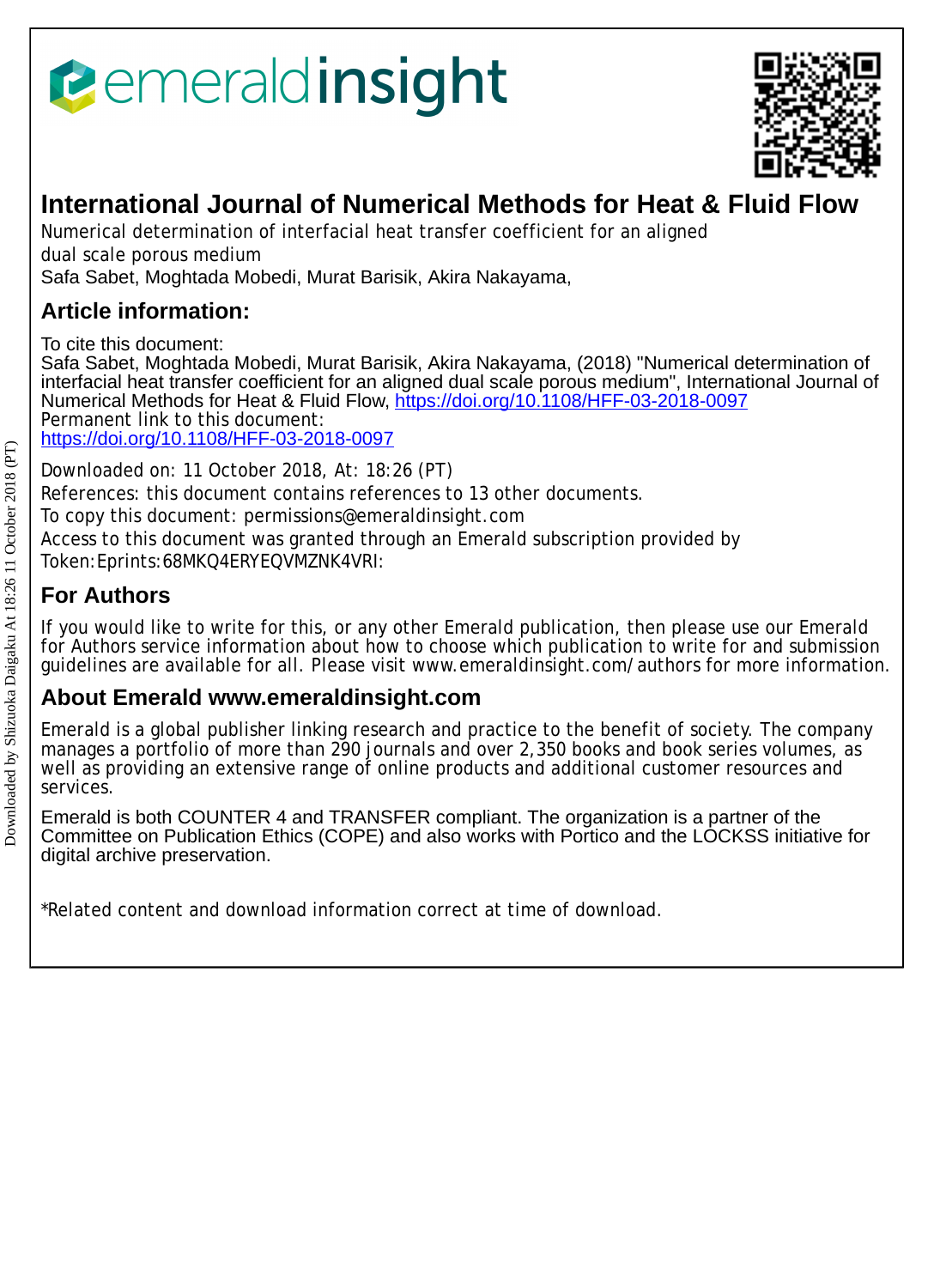## Numerical determination of interfacial heat transfer coefficient for an aligned dual scale porous medium

Safa Sabet Izmir Yuksek Teknoloji Enstitusu, Urla, Turkey

Moghtada Mobedi Izmir Institute of Technology, Izmir, Turkey

Murat Barisik Izmir Yuksek Teknoloji Enstitusu, Urla, Turkey, and

> Akira Nakayama Shizuoka University, Shizuoka, Japan

Interfacial heat transfer coefficient

> Received 12 March 2018 Revised 24 May 2018 Accepted 26 May 2018

#### Abstract

Purpose – Fluid flow and heat transfer in a dual scale porous media is investigated to determine the interfacial convective heat transfer coefficient, numerically. The studied porous media is a periodic dual scale porous media. It consists of the square rods which are permeable in an aligned arrangement. It is aimed to observe the enhancement of heat transfer through the porous media, which is important for thermal designers, by inserting intra-pores into the square rods. A special attention is given to the roles of size and number of intra-pores on the heat transfer enhancement through the dual scale porous media. The role of intra-pores on the pressure drop of air flow through porous media is also investigated by calculation and comparison of the friction coefficient.

Design/methodology/approach – To calculate the interfacial convective heat transfer coefficient, the governing equations which are continuity, momentum and energy equations are solved to determine velocity, pressure and temperature fields. As the dual scale porous structure is periodic, a representative elementary volume is generated, and the governing equations are numerically solved for the selected representative volume. By using the obtained velocity, pressure and temperature fields and using volume average definition, the volume average of aforementioned parameters is calculated and upscaled. Then, the interfacial convective heat transfer coefficient and the friction coefficient is numerically determined. The interparticle porosity is changed between 0.4 and 0.75, while the intraparticle varies between 0.2 and 0.75 to explore the effect of intra-pore on heat transfer enhancement.

Findings – The obtained Nusselt number values are compared with corresponding mono-scale porous media, and it is found that heat transfer through a porous medium can be enhanced threefold (without the increase of pressure drop) by inserting intraparticle pores in flow direction. For the porous media with low values of interparticle porosity (i.e.  $= 0.4$ ), an optimum intraparticle porosity exists for which the highest heat transfer enhancement can be achieved. This value was found around 0.3 when the interparticle porosity was 0.4.

**Research limitations/implications**  $-$  The results of the study are interesting, especially from heat transfer enhancement point of view. However, further studies are required. For instance, studies should be performed to analyze the rate of the heat transfer enhancement for different shapes and arrangements of particles and a wider range of porosity. The other important parameter influencing heat transfer enhancement is the direction of pores. In the present study, the intraparticle pores are in flow direction; hence, the enhancement rate of heat transfer for different directions of pores must also be investigated.

Practical implications – The application of dual scale porous media is widely faced in daily life, nature and industry. The flowing of a fluid through a fiber mat, woven fiber bundles, multifilament textile fibers, oil filters and fractured porous media are some examples for the application of the heat and fluid flow through a dual scale porous media. Heat transfer enhancement



International Journal of Numerical Methods for Heat & Fluid Flow © Emerald Publishing Limited 0961-5539 DOI [10.1108/HFF-03-2018-0097](http://dx.doi.org/10.1108/HFF-03-2018-0097)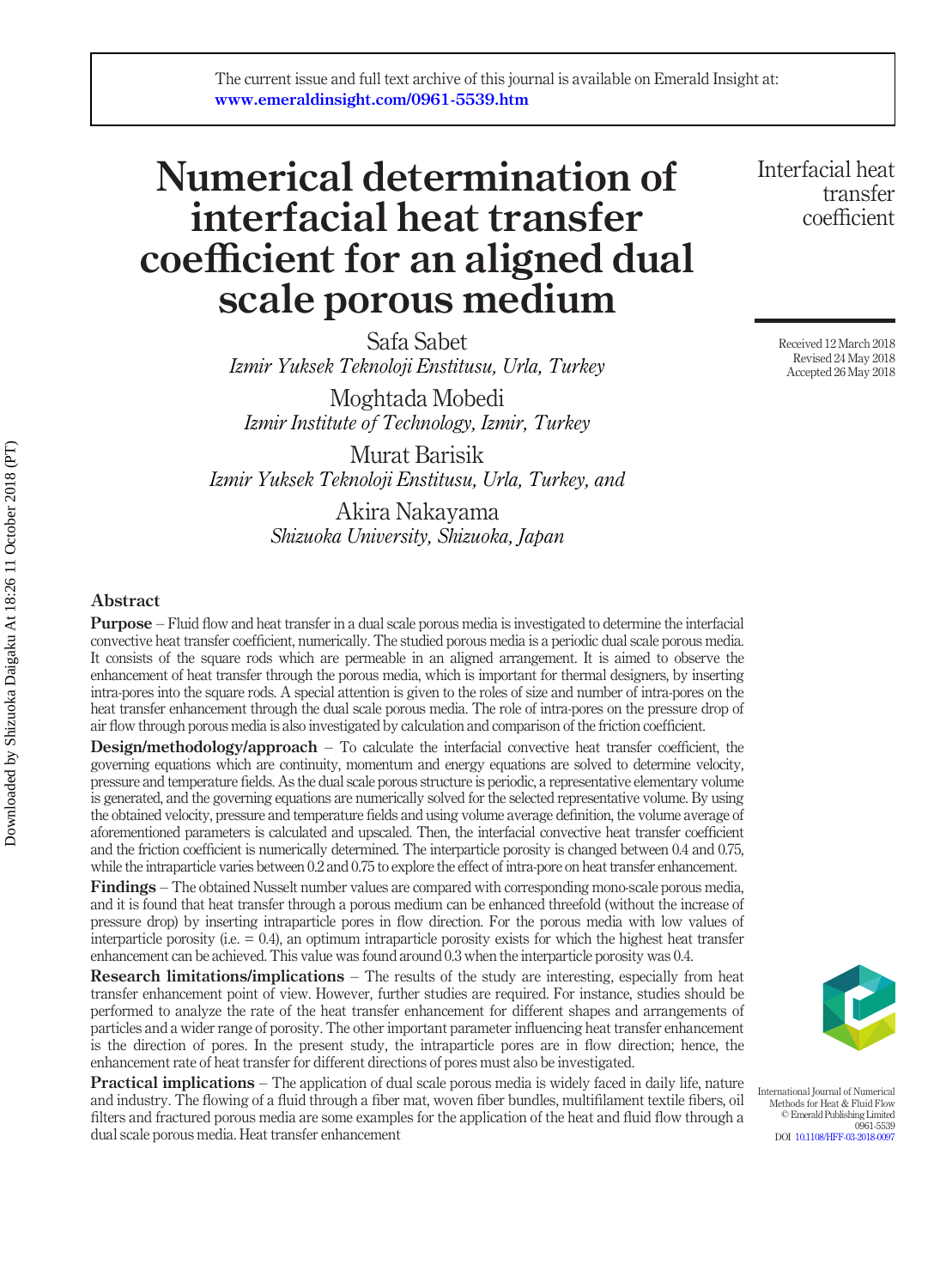Social implications – The enhancement of heat transfer is a significant topic that gained the attention of researchers in recent years. The importance of topic increases day-by-day because of further demands for downsizing of thermal equipment and heat recovery devices. The aim of thermal designers is to enhance heat transfer rate in thermal devices and to reduce their volume (and/or weight in some applications) by using lower mechanical power for cooling.

**Originality/value** – The present study might be the first study on determination of thermal transport properties of dual scale porous media yielded interesting results such as considerable enhancement of heat transfer by using proper intraparticle channels in a porous medium.

Keywords Porous media, Inter and intraparticle porosity, Numerical heat transfer, Interfacial convective heat transfer coefficient, Numerical determination

Paper type Research paper

#### Nomenclature

 $A_{\rm sf}$  = Interfacial area between solid and fluid phases (m<sup>2</sup>);

- $A_{ss}$  = Specific solid–fluid interface area (m<sup>2</sup>/m<sup>3</sup>);
- $c_p$  = Specific heat of fluid (J/kgK);
- $D =$  Height of intraparticle pore, m;
- $D = Size of square particle, m;$
- $H =$  Dimension of structural unit (REV), m;
- $h_{sf}$  = Interfacial convective heat transfer coefficient (W/m<sup>2</sup>K);
- $k_f$  = Thermal conductivity of fluid (W/mK);
- $L =$ Length, m;
- Nu = interfacial Nusselt number;
- $P =$  Pressure, Pa:
- $Pr = Pr$  andtl number;
- $Re =$  Reynolds number;
- $T = T$ emperature (K);
- $U =$  Velocity in x direction, m/s;
- $\vec{u}$  = Velocity vector, m/s;
- $u_D$  = Darcian velocity, m/s;
- $V =$  Velocity in y-direction, m/s; and
- $V =$ Volume,  $m^3$ .

#### Greek symbols

- A = Thermal diffusivity of fluid  $(m^2/s)$ ;
- $E = \text{Porosity};$
- $M =$  Dynamic viscosity, Ns/m<sup>2</sup>;
- $N =$ Kinematic viscosity,  $m^2/s$ ; and
- $P = Density$ , kg/m<sup>3</sup>.

#### **Subscripts**

- $b =$  Bulk:
- $f =$ Fluid:
- $p =$  Particle; and
- $xx =$ Longitudinal.

#### 1. Introduction

The application of dual scale porous media is widely faced in daily life, nature and industry. The flowing of a fluid through a fiber mat, woven fiber bundles, multifilament textile fibers,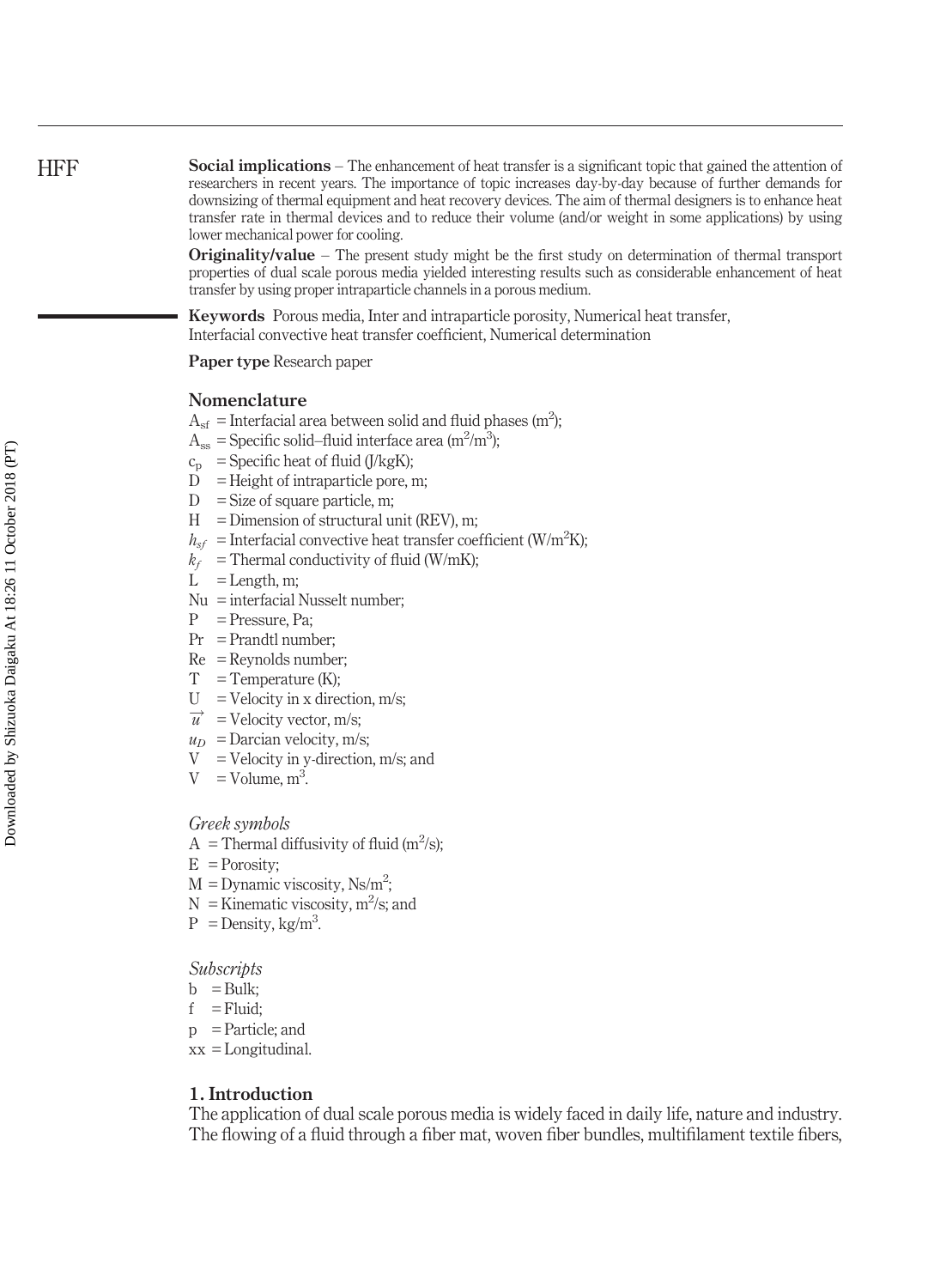oil filters and fractured porous media are some examples for the application of the fluid flow through a dual scale porous media. In the case of temperature difference between flowing fluid and porous structure (such as drying of a wet thick fiber mat), the energy equations for the porous structure and fluid should be added into the motion equations.

A dual scale porous medium is a porous structure in which the solid region is also permeable since there are pores in the solid in which fluid can flow. A schematic view of a dual scale porous media is shown in [Figure 1](#page-3-0). As illustrated, there are two kinds of pores in a dual scale porous medium. The first type, known as interparticle pore, is the main pore of the porous structure and exists between the particles. The second type called intraparticle pore exists within the particles since the particles are permeable. Furthermore, three types of porosities can be defined for a dual scale porous media as interparticle, intraparticle and bulk porosities. These porosities can be defined by following equalities:

$$
\varepsilon_p = \frac{V_{vp}}{V_p}; \ \varepsilon_f = \frac{V_{vf}}{V_t}; \ \varepsilon_t = \frac{V_{vt}}{V_t}
$$
 (1)

Where  $\varepsilon_f$ ,  $\varepsilon_h$  and  $\varepsilon_f$  are the interparticle, intraparticle and bulk porosities, respectively. The volumes of interparticle, intraparticle and total pores are shown by  $V_{v6}$ ,  $V_{v6}$  and  $V_{vt}$ respectively. Furthermore,  $V_p$  and  $V_t$  are the total volumes of solid phase and dual scale porous media. The size of interparticle pores is generally greater than the intraparticle pores and consequently, the interparticle porosity is generally greater than the intraparticle porosity. The inter- and intraparticle pores are also called as macro and micro pores by some researchers ([Yu and Cheng, 2002](#page-18-0)). The fluid flow in a dual scale porous medium can also be classified into two types as inter- and intraparticle flows.

The mechanism of heat and fluid flow in porous media is complex due to the existence of different phases and it is difficult to obtain the exact temperature, velocity and pressure fields for the entire porous medium. The application of macroscopic method can overcome difficulties, such as the complexity of the flow in the pores, discontinuity of the flow field, differences in the thermophysical properties of phases [\(Ingham and Pop, 2005\)](#page-18-1). On the other hand, the application of the macroscopic method requires knowledge of the macroscopic transport properties of the studied porous medium, such as permeability and interfacial heat transfer coefficient (Celik [et al.,](#page-18-2) 2017). These transport properties can be determined experimentally or theoretically. The continuity, momentum and energy equations can be solved for the pore level of a porous medium and then the macroscopic transport parameters, such as permeability, interfacial convective heat transfer coefficient and thermal dispersion conductivity can be obtained by using volume average technique.

Improvements in computer and software technologies facilitate the computational determination of the interfacial convective heat transfer coefficient for a porous medium. Periodic porous media can be easily modeled using a computer, while techniques such as



Dual Scale Porous Media

<span id="page-3-0"></span>Figure 1. Schematic view of a dual scale porous medium

Interfacial heat

transfer coefficient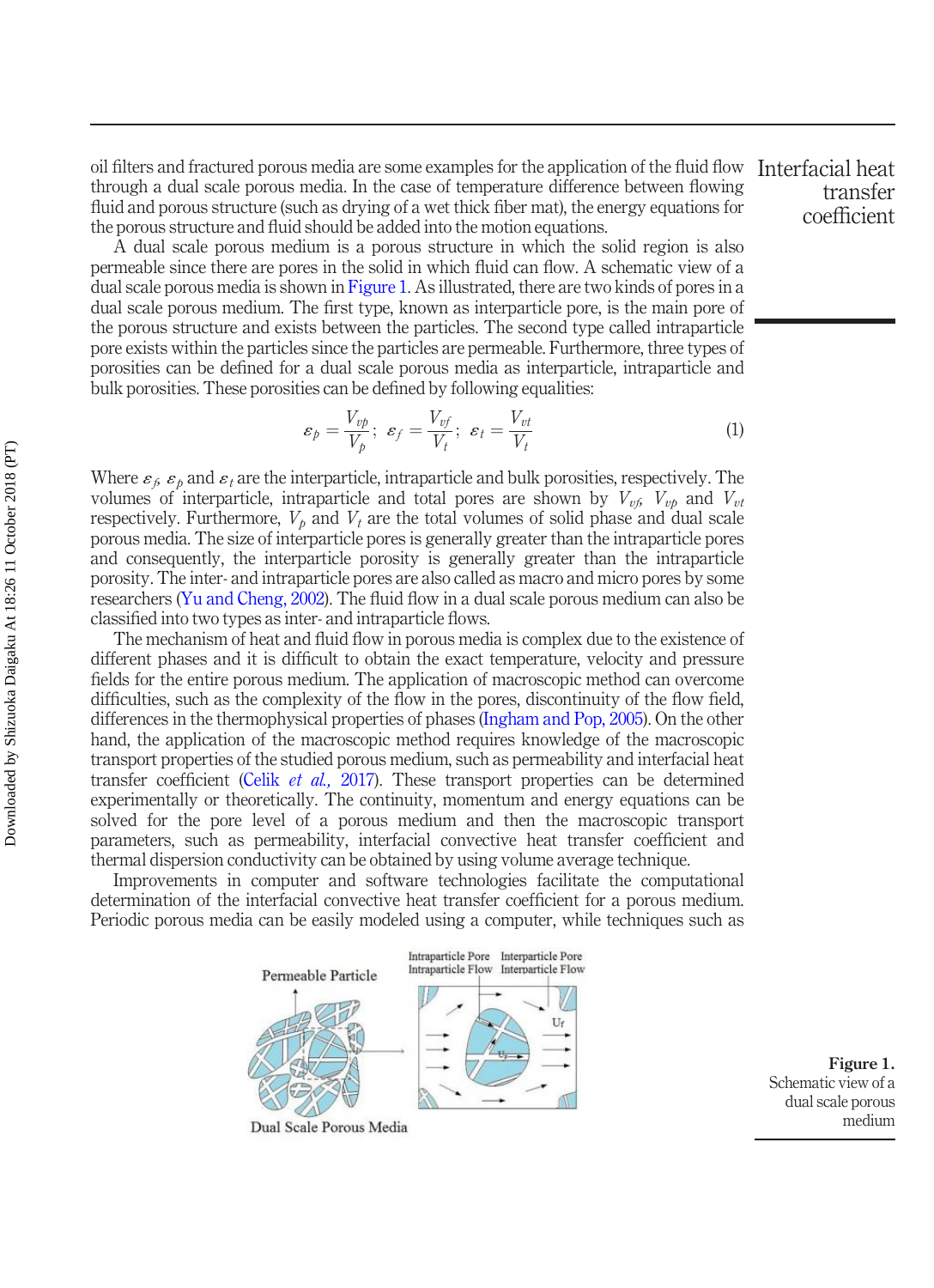tomography can be employed to obtain a digital representation of a heterogeneous porous medium with complex pore structure. An example study for determining interfacial convective heat transfer coefficient with a pore scale computational approach is the study of [Kuwahara](#page-18-3) et al. (2000), who studied the heat and fluid flow between isothermal square rods with a staggered arrangement under thermally non-equilibrium condition. A correlation for the Nusselt number was proposed for a wide range of porosity, Prandtl and Reynolds numbers. [Saito and de Lemos \(2005\)](#page-18-4) also determined the interfacial heat transfer coefficient numerically for an infinite porous medium in which fully developed flow condition is valid. Furthermore, [Ozgumus and Mobedi \(2014\)](#page-18-5) investigated the effects of the pore to throat size ratio on the interfacial heat transfer coefficient for a periodic porous media containing an inline array of rectangular rods numerically. The study was performed for the pore to throat size ratios between 1.63 and 7.46, porosities from 0.7 to 0.9 and Reynolds numbers between 1 and 100. It was observed that in addition to porosity and Reynolds number, the parameter of the pore to throat size ratio plays an important role in the heat transfer in porous media.

An extensive literature survey on determining macroscopic transport properties in porous media showed that numerous studies on determination of permeability in a dual scale porous media were conducted. Those studies were summarized by [Sabet and Mobedi](#page-18-6) [\(2016\)](#page-18-6). However, to the best of our knowledge, no study has been done to determine interfacial heat transfer coefficients through dual scaled porous media. The value of interfacial heat transfer coefficient for local non-thermal equilibrium heat transfer is a requirement should be known accurately. This lack of knowledge motivated the authors to do the present study to have an idea about the value of the interfacial heat transfer coefficient and to investigate the variation of this coefficient with different geometrical and flow parameters.

In this study, the interfacial convective heat transfer coefficient of porous media consisting of the square rods with different values of interparticle and intraparticle porosity are examined numerically to determine the effects of both types of porosities on the interfacial heat transfer coefficient between the solid and fluid. Furthermore, the pressure drop through the porous medium is calculated and then, the enhancement of heat transfer and change of pressure drop through the porous media is measured by inserting intraparticle pores in the solid particles. The present study might be the first study on determination of thermal transport properties of a dual scale porous media yielded interesting results such a considerable enhancement of heat transfer by using proper intraparticle channels in a porous medium.

#### 2. The considered dual scale porous media

The geometry of the considered porous media and representative elementary volume (REV) are shown in [Figure 2.](#page-5-0) A periodical REV with the dimensions of  $H \times H$  is chosen as the computational domain. The flow in the REV is assumed fully developed and periodical. The permeable square particles are placed with an in-line arrangement. The number of symmetrical intraparticle pores is two in longitudinal flow direction for the entire present study. The height of the intraparticle pore is shown by "d" and changes from 0.2D to 0.75D, where D is the size of a square particle. The interparticle porosity is changed between 0.4 and 0.75 while the intraparticle porosity varies between 0.2 and 0.75. The fluid flowing through the medium is assumed to be Newtonian and incompressible with constant thermophysical properties. The flow is laminar and the study is performed for air with a density of 1.225 kg/m<sup>3</sup> and dynamics viscosity of  $1.7894 \times 10^{-5}$  kg/ms. The calculations are performed for the pore scaled Reynolds number between 50 and 600.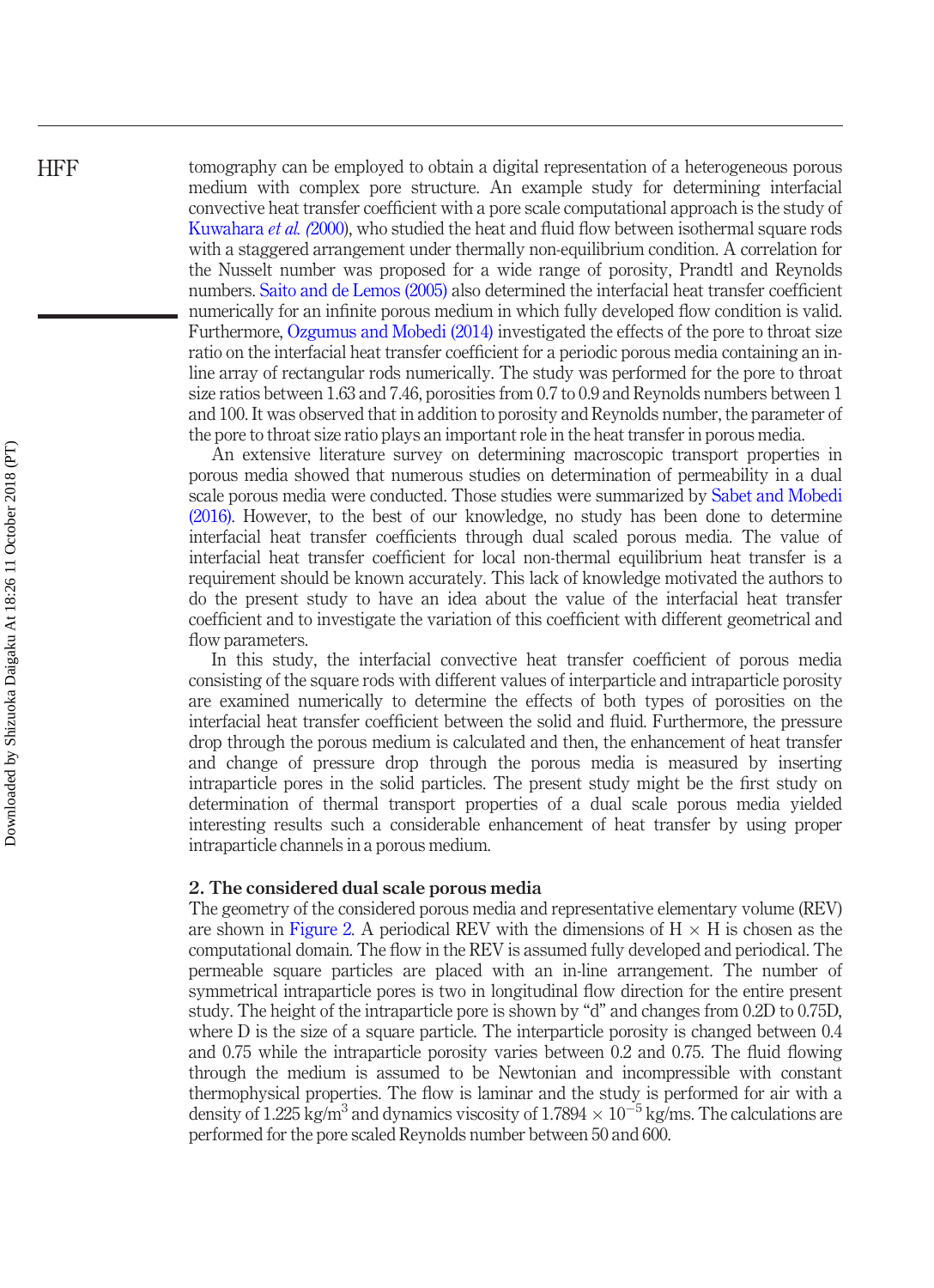<span id="page-5-1"></span>

#### 3. Governing equations and boundary conditions for determination of interfacial convective heat transfer coefficient

The fluid flow in inter- and intra-particle pores is assumed incompressible and steady. The continuity and momentum equations are solved to determine the velocity and pressure distributions in the pores. These equations in Cartesian coordinate can be written as follows:

<span id="page-5-0"></span>
$$
\frac{\partial u}{\partial x} + \frac{\partial v}{\partial y} = 0\tag{2}
$$

$$
u\frac{\partial u}{\partial x} + v\frac{\partial u}{\partial y} = -\frac{1}{\rho}\frac{\partial p}{\partial x} + \nu \left(\frac{\partial^2 u}{\partial x^2} + \frac{\partial^2 u}{\partial y^2}\right) \tag{3}
$$

$$
u\frac{\partial v}{\partial x} + v\frac{\partial v}{\partial y} = -\frac{1}{\rho}\frac{\partial p}{\partial y} + \nu \left(\frac{\partial^2 v}{\partial x^2} + \frac{\partial^2 v}{\partial y^2}\right) \tag{4}
$$

where u and v are the velocity components in x and y directions and p is the pressure.  $\rho$  and  $\nu$  are density and kinematic viscosity of fluid, respectively.

The energy equation for the fluid and solid phases should be solved to determine the temperature distribution in entire porous media and then find the interfacial convective heat transfer coefficient.

$$
\rho_f c_{pf} \left( u \frac{\partial T}{\partial x} + v \frac{\partial T}{\partial y} \right) = k_f \left( \frac{\partial^2 T}{\partial x^2} + \frac{\partial^2 T}{\partial y^2} \right) \tag{5}
$$

$$
\frac{\partial^2 T}{\partial x^2} + \frac{\partial^2 T}{\partial y^2} = 0\tag{6}
$$

For a particle in porous media, the pore scale Biot number can be defined as follows: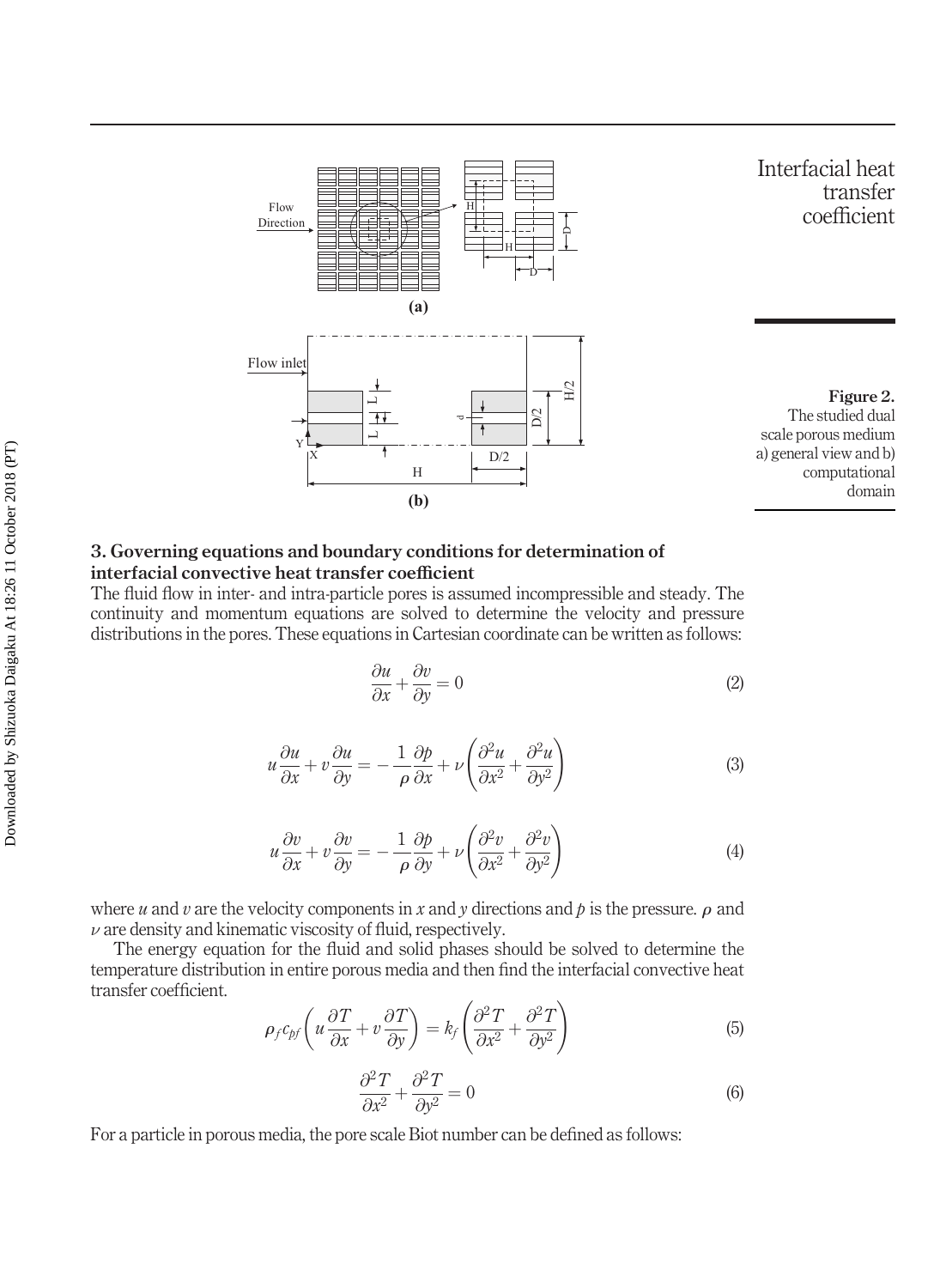<span id="page-6-0"></span>**HFF** 

$$
Bi = \frac{h_{sf}l}{k_s} \tag{7}
$$

Where  $h_{\rm sf}$ , l and  $k_{\rm s}$  are defined as solid-fluid surface interfacial heat transfer coefficient, characteristic length of particle and thermal conductivity of solid phase. The value of l (particle size in this study) is small and  $k<sub>s</sub>$  is high for many solids in practical applications such as metals (in metal foams) and stones (in rock). Hence,  $B_i$  number takes small values (i.e.  $B_i \ll 1$ ) permitting researchers to apply constant temperature assumptions for solid phase. Hence, there might be no need to solve the heat conduction equation for solid ([Celik](#page-18-2) [et al.,](#page-18-2) 2017).

To solve [equations \(2](#page-5-1)-[5\),](#page-5-1) the boundary conditions for velocities and temperature at the boundaries of REVs and at the fluid-solid interfaces are necessary. As [Figure 2\(b\)](#page-5-0) shows, the boundary conditions for the microscopic equations are chosen as symmetry for the top and the bottom of the REV. The velocity and temperature gradients at the fluid outlet boundary are zero; therefore, no diffusion transport exists. Finally, the periodic velocity and temperature profiles are generated for the inlet and outlet boundaries. The employed boundary conditions in a mathematical statement can be written as follows: On the solid walls:

$$
u = v = 0, T_s = \text{Constant} \tag{8}
$$

On the fluid-solid interfaces:

$$
T = T_s \tag{9}
$$

For the top and the bottom boundaries:

$$
\frac{\partial u}{\partial y} = \frac{\partial v}{\partial y} = \frac{\partial T}{\partial y} = 0\tag{10}
$$

For the inlet boundary:

$$
u = f(y), T = g(y)
$$
\n<sup>(11)</sup>

For the outlet boundary:

$$
\frac{\partial u}{\partial x} = \frac{\partial v}{\partial x} = \frac{\partial T}{\partial x} = 0\tag{12}
$$

The method for periodic boundary conditions of motion and heat transfer equations for the considered REV (determination of f (y) and  $g$  (y)) are described in the next section. For a quantity in a REV shown with the volume of V, two following types of volume averaging exist:

$$
\langle \phi \rangle = \frac{1}{V} \int_{V} \phi \, dV \tag{13}
$$

$$
\langle \phi \rangle^x = \frac{1}{V_x} \int_{V_x} \phi \, dV \tag{14}
$$

which are called as volume average and intrinsic volume average of  $\phi$  quantity, respectively. By using these definitions and applying them to the pore scale energy equation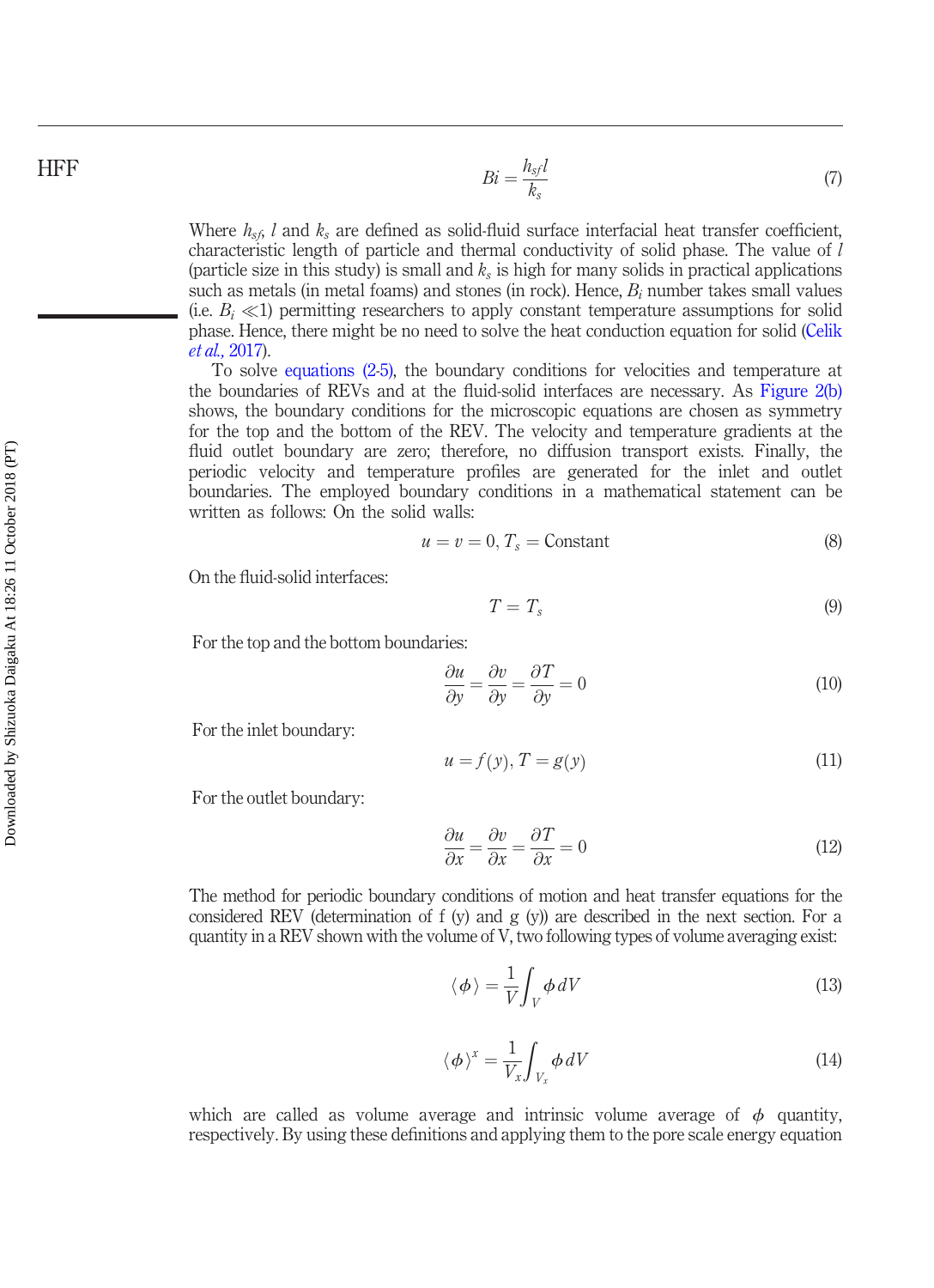<span id="page-7-0"></span>for solid and fluid, and doing some mathematical manipulation, the steady-state volume Interfacial heat averaged energy equation for solid and fluid can be yielded as follows: transfer

coefficient

$$
\varepsilon \rho_f c_{p_f} \left( \langle u \rangle \frac{\partial \langle T \rangle^f}{\partial x^2} + \langle v \rangle \frac{\partial \langle T \rangle^f}{\partial y^2} \right) = \left( k_{stag,f} + \varepsilon k_{disp} \right) \left( \frac{\partial^2 \langle T \rangle^f}{\partial x^2} + \frac{\partial^2 \langle T \rangle^f}{\partial y^2} \right) + h_v \left( \langle T \rangle^s - \langle T \rangle^f \right) \tag{15}
$$

$$
\left(k_{stag,s}\right) \frac{\partial^2 \langle T \rangle^s}{\partial x^2} + \frac{\partial^2 \langle T \rangle^s}{\partial y^2} - h_v\left(\langle T \rangle^s - \langle T \rangle^f\right) = 0 \tag{16}
$$

where  $\langle T \rangle^s$  and  $\langle T \rangle^f$  are volume averaged solid and fluid temperatures. If the pore scale energy [equation \(5\)](#page-5-1) and volume averaged equation, i.e. equation (15) for fluid are compared, it can be seen, there are three new coefficients energy equation as stagnant thermal conductivity (i.e.  $k_{stag,f}$ ) thermal dispersion conductivity(i.e.  $k_{disp}$ ) and interfacial heat transfer coefficient (i.e.  $h_{\nu}$ ). Similarly, there are two new coefficients in the volume averaged energy equation for solid equation (15) as stagnant thermal conductivity for solid (i.e.  $k_{stag,s}$ ) and the same interfacial heat transfer coefficient (i.e.  $h_v$ ). It should be mentioned that stagnant thermal conductivity involves material thermal conductivity ( $\varepsilon k_f$  for fluid phase and  $(1-\varepsilon)k_s$  for solid phase) and the effect of thermal tortuosity  $(k_{tort})$ . Hence, to find the volume averaged temperature, stagnant and dispersion thermal conductivity and interfacial heat transfer coefficient should be known. The present paper studies the numerical determination of the interfacial heat transfer coefficient and dispersion thermal conductivity for dual scale porous media.

Discussions on the above terms have been performed in details in the study of Ozgumus *et al.* (2013). As it was mentioned above, the final term in equations (15) and (16) refers heat transfer between solid and fluid phases in porous media. To determine its value, the interfacial convective heat transfer coefficient between solid and fluid is defined:

$$
h_{sf} = \frac{\int_{A_{sf}} k_f \nabla T_f \cdot \vec{n} \, dA}{A_{sf} \left( \langle T \rangle^s - \langle T \rangle^f \right)} \tag{17}
$$

Where  $h_{sf}$  is the interfacial convective heat transfer coefficient,  $A_{sf}$  is the solid-fluid interface area.

It should be mentioned that there are two definitions of interfacial heat transfer coefficient as surface area based  $(h_{sf}(W/m^2K))$  and volumetric based hv ( $W/m^3K$ ). The relation between them is given in the equation as follows:

$$
h_v = A_{ss} h_{sf} \tag{18}
$$

Where  $A_{ss}$  is the volumetric surface area and is defined as  $A_{ss} = A_{sf} / V$ . In this study, there are two types of the surface areas, i.e. the inter- and intra-particle surface area. The effect of them on heat transfer area might be different. In some cases, intraparticle surface area may not have any effect while for some structures its effect might be considerable. This concept must be studied well; however, in this work, the interfacial heat transfer coefficient based on the total area is selected to analyze. The interfacial Nusselt number can also be defined as follows: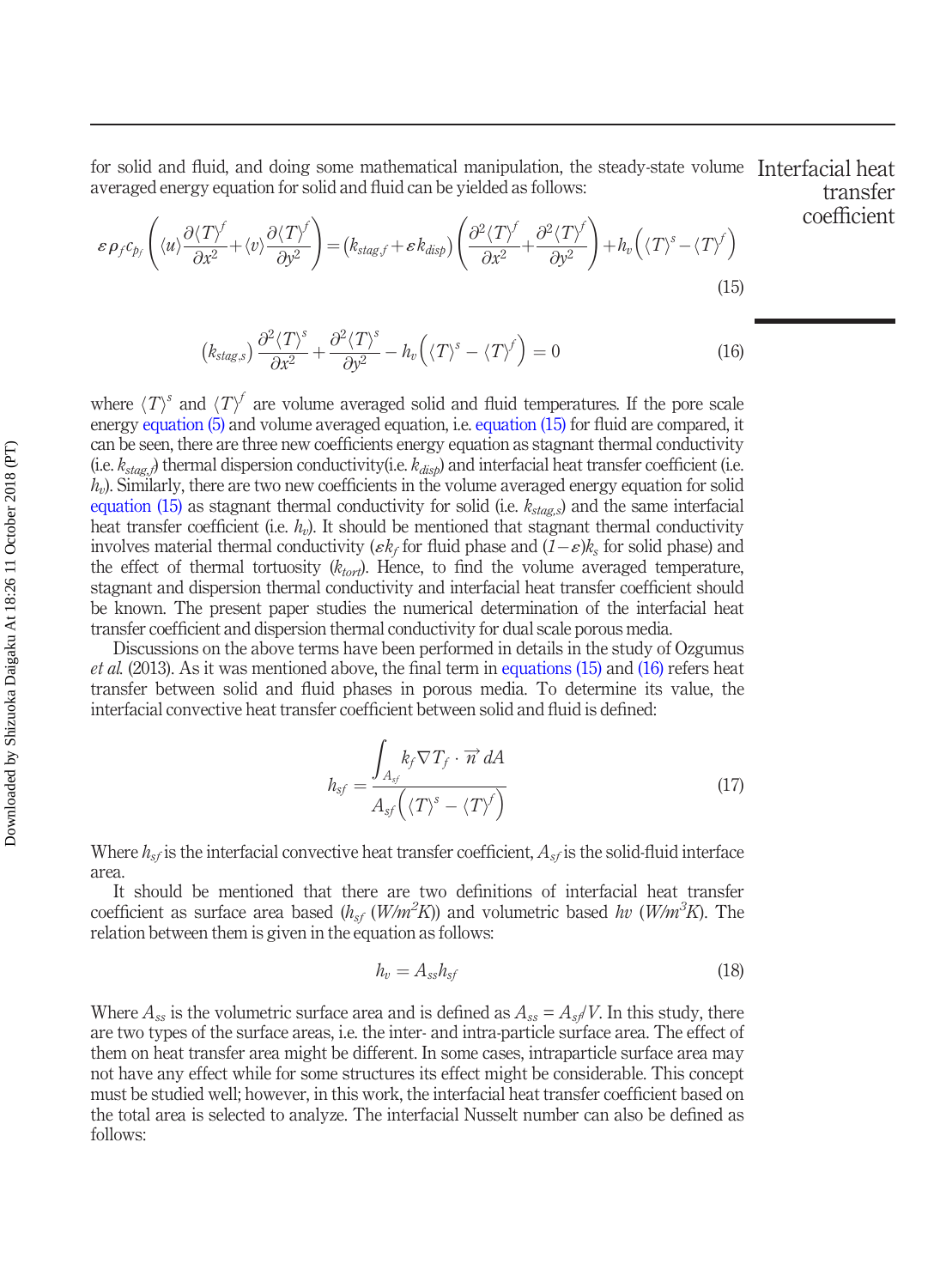**HFF** 

$$
Nu = \frac{h_{sf}H}{k_f} \tag{19}
$$

As can be seen from [equation \(19\)](#page-7-0) in this study, the dimension of the REV (i.e. H) is selected as characteristic length to define Nusselt number. The same behavior is also observed in numerous other reported studies [\(Kuwahara](#page-18-3) et al., 2000, [Ozgumus and Mobedi, 2014\)](#page-18-5). Furthermore, to compare the Nusselt number of dual scale with mono-scaled porosity, [equation \(19\)](#page-7-0) is modified. The Nusselt number of [equation \(19\)](#page-7-0) involves the total area of the dual scaled porous media. This area is different from the area of mono-scaled porosity porous media. The comparison of them may not provide a correct idea about the enhancement heat transfer, that is why the heat transfer coefficient of dual scaled porous media should be revised based on the heat transfer area of the corresponding mono-scaled porous structure with the same particle dimension and interparticle porosity.

$$
Nu^* = \frac{h_{sf}^* H}{k_f} \tag{20}
$$

where  $h_{sf}^*$  is the modified heat transfer coefficient based on the area of corresponding monoscaled porous structure. Pressure drop calculations are also studied since the power needed by a fan (or pump) directly depends on pressure drop. To achieve an opinion about the pressure drop in the channel, the definition of the friction factor is used. Friction factor for considered REV with Darcy velocity of  $u_m$  can be defined as:

$$
f = \frac{2\Delta P/H}{\frac{1}{2}\rho u_m^2} \tag{21}
$$

Where  $\Delta P/H$  shows pressure drop along the REV (i.e. average pressure difference between inlet and outlet of REV).

#### 4. Numerical procedure and computational details

The pore level heat and fluid flow equations are solved for the considered REV [Figure 2\(b\)](#page-5-0). The number of grids is chosen as  $400 x 400$  for the entire domain. A commercial code based on finite volume method is used to solve the governing equations, computationally. The power law scheme is employed to treat the discretization of the convection terms in the momentum equation. The SIMPLE method is used for handling the pressure-velocity coupling. The approximate errors (i.e. residuals) are set to  $10^{-9}$  and  $10^{-12}$  for flow variables and temperature, respectively. As can be seen from [Figure 3,](#page-8-0) the grid independency study is



<span id="page-8-0"></span>Figure 3. The change of Nu number with grid number for a dual scale porous media  $\varepsilon_f$  = 0.75 and  $\varepsilon_p$  = 0.2 when  $Re = 100$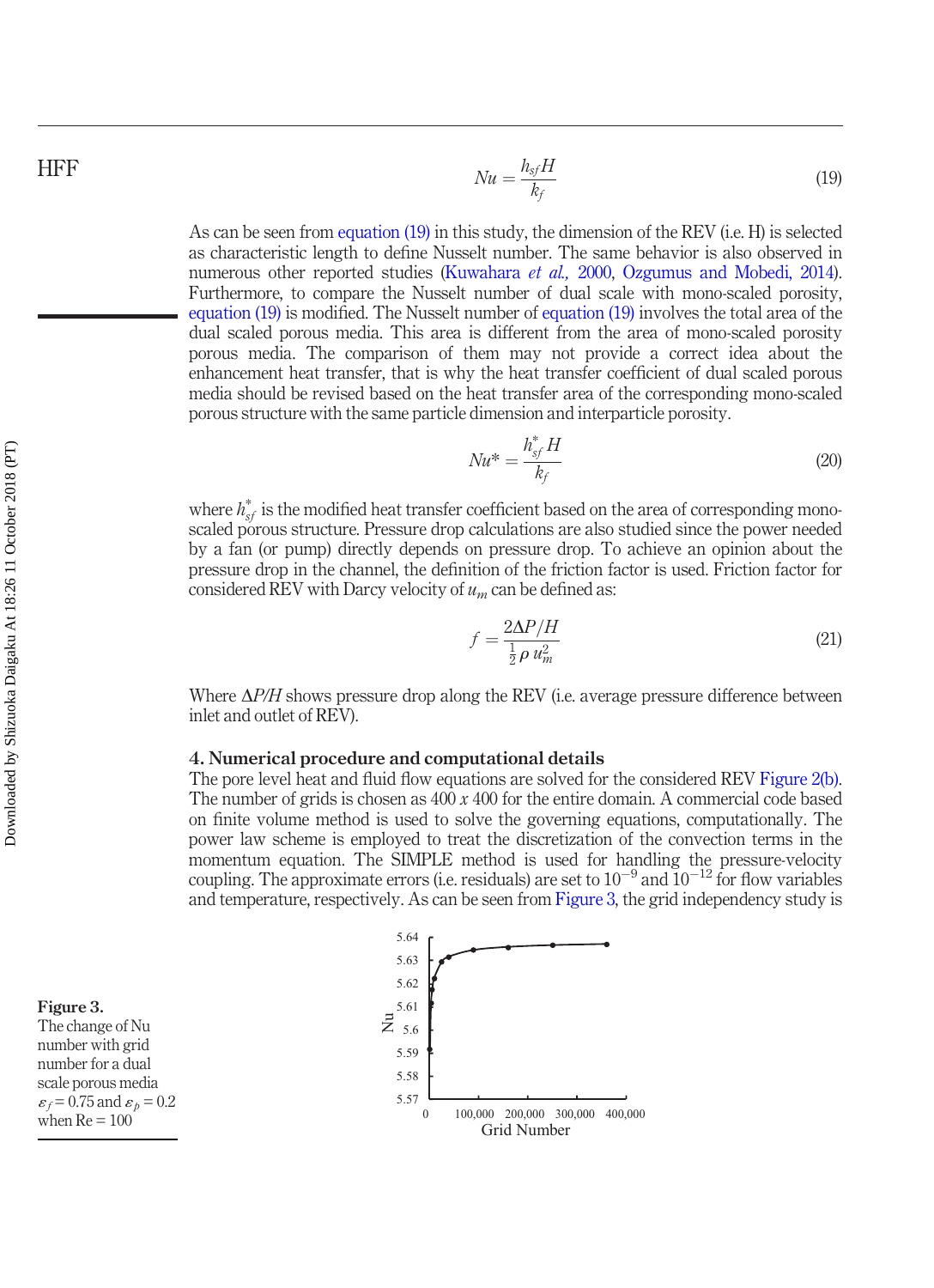done for two-dimensional dual scale porous medium sample with  $\varepsilon_f = 0.75$ ,  $\varepsilon_p = 0.2$  and Interfacial heat  $Re = 100$  is displayed and, the discretization with grid number of 160,000 is sufficient to achieve acceptable results. transfer coefficient

#### 4.1 Iterative procedure for obtaining periodical fluid flow boundaries

The function f (y) [equation \(11\)](#page-6-0) provides hydraulic periodicity for the inlet and outlet boundaries of the considered REV. The employed iterative procedure is described in [Figure 4\(a\)](#page-9-0) showing the inlet and outlet velocity profiles obtained for determination of velocity profile. Firstly, a uniform velocity profile is assumed. Secondly, after solving the governing equations and obtaining the velocity field, the outlet velocity profile of the first run is used as the inlet boundary condition for the second run and the problem is solved again. This iteration continues until the identical velocity profiles at the inlet and outlet boundaries are achieved and the periodicity of the velocity field could be attained.



<span id="page-9-0"></span>Figure 4. The change of velocity and temperature profiles at the inlet and outlet of REV to obtain fully developed condition for  $Re = 600$ ;  $\varepsilon_f$  = 0.75; and  $\varepsilon_b$  = 0.4, a) periodic velocity profile and b) periodic temperature profiles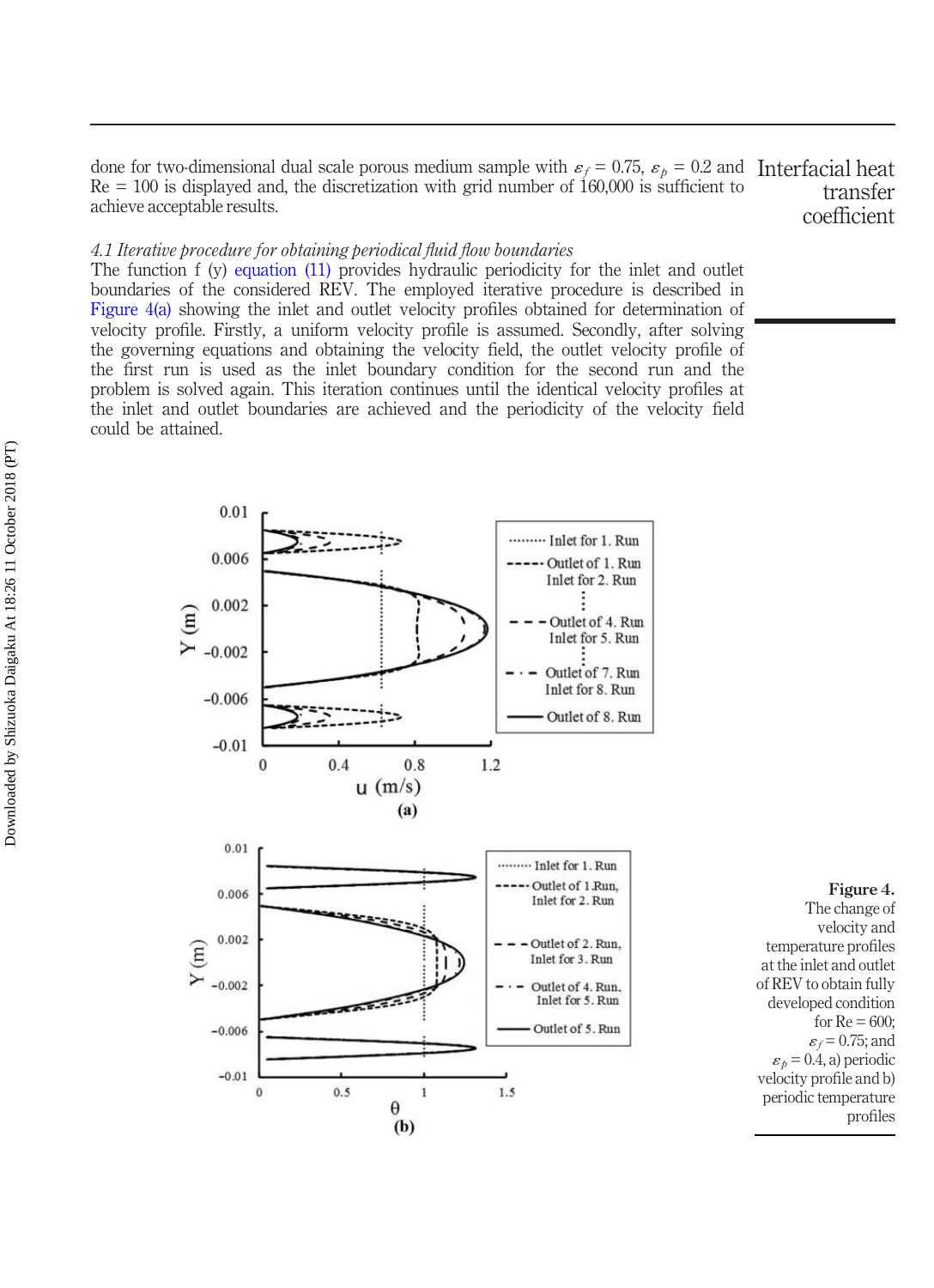#### 4.2 Iterative procedure for obtaining periodical thermal boundaries

As seen in [Figure 4\(b\)](#page-9-0), to compute the interfacial convective heat transfer coefficient, periodical temperature boundaries should be subsisted at the inlet and outlet boundaries of the REV because of the infinite periodical structure of porous medium and fully developed condition. The temperature profile function  $g(y)$  assigned at the inlet fluid boundary can provide thermal periodicity. This function is found by the accompanying technique;

- Toward the start of this iterative procedure, a uniform temperature, different from the solid temperature is defined for the fluid inlet boundary.
- The temperature field for the complete fluid space is acquired by solving the energy equation for fluid.
- The temperature profile for the inlet of the next computation is determined from the dimensionless temperature profile at the outlet boundary of the previous iteration.
- The iterative process will be terminated when the dimensionless temperature distribution between the inlet and outlet and no variety of the interfacial Nusselt number are observed. Since a thermally, fully developed convection heat transfer is valid, no change of the dimensionless temperature and interfacial convective heat transfer should be observed in the sequential REVs through the flow direction in the porous medium.

The dimensionless temperature is defined by:

$$
\theta(y) = \frac{T(y) - T_s}{T_b - T_s} \tag{22}
$$

where  $T_s$  and  $T_b$  are the solid and bulk temperatures, respectively.  $T_b$  was defined as follows.

$$
T_b = \frac{\int_{D/2}^{H/2} uT dy}{\int_{D/2}^{H/2} u dy}
$$
 (23)

#### 5. Results and discussions

Before starting to investigate the effects of inter- and intraparticle porosity on the interfacial convective heat transfer coefficient, some studies on porous structures reported in the literature are selected to approve the validations of our computations. The interfacial convective Nusselt number for the selected porous structure are obtained and compared with the results of the reported studies. The validation is performed for the computation of the interfacial convective heat transfer coefficient by solving the microscopic Navier–Stokes and energy equations for fluid phase. The porous media with square rods in in-line arrangement and porosity of 0.75 is created. After solving the equations, the interfacial Nusselt numbers found for this porous media are compared with the results of [Ozgumus and](#page-18-5) [Mobedi \(2014\)](#page-18-5), [Kuwahara](#page-18-3) *et al.* (2000), [Penha](#page-18-7) *et al.* (2011) and [Gamrat](#page-18-8) *et al.* (2008) and the comparison is shown in [Figure 5.](#page-11-0) As demonstrated in [Figure 5](#page-11-0), there is an excellent agreement between the results of the present study and the literature results for an extensive variety of Reynolds number.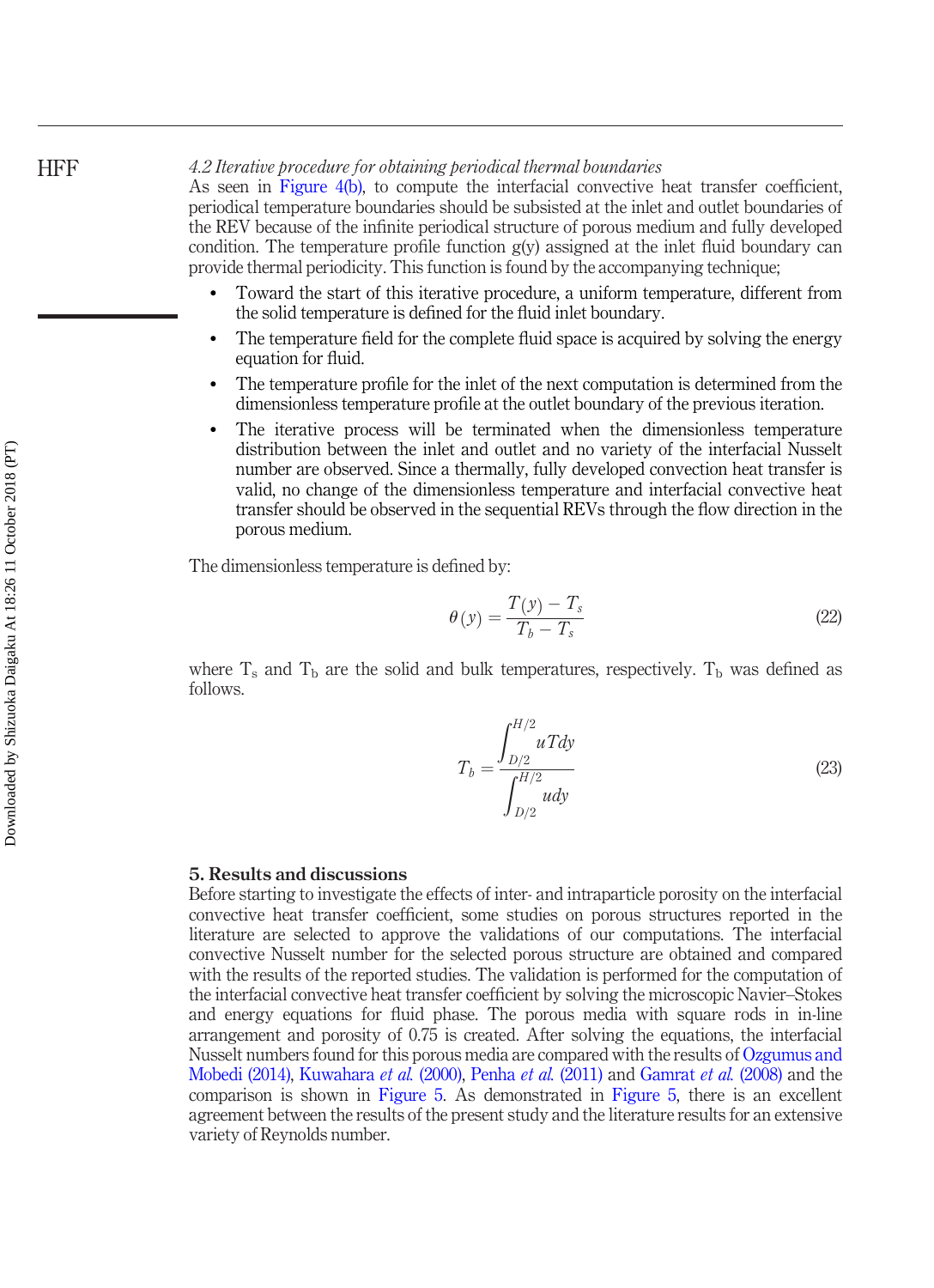To compare different temperature fields, a dimensionless temperature definition is used Interfacial heat and defined as follows: transfer

$$
\langle \theta \rangle^f = \frac{\langle T \rangle^f - T_{\min}}{T_{\max} - T_{\min}} \tag{24}
$$
 coefficient

Where  $T_{\min}$  and  $T_{\max}$  are the minimum and maximum temperatures in the REV, respectively. The streamlines and temperature distribution contours for  $\varepsilon_f = 0.75$ ,  $\varepsilon_b = 0.2$ and 0.75 are shown in [Figure 6](#page-12-0) for  $Re = 50$  and 600, respectively. As can be seen from [Figure](#page-12-0)  $6$ (a), three flow paths are observed in REV as the main flow passing through the interparticle region, the secondary flows occur in gaps between the solid particles and finally the fluid flow through the intraparticle area. For the low value of  $\varepsilon_b$  (i.e.  $\varepsilon_b = 0.2$ ), the flow in intraparticle region is weak; however, a straight and strong main flow in the interparticle region from the inlet to outlet boundary exists as shown in [Figure 6\(a\)](#page-12-0). The weakness of flow in the intraparticle region causes the secondary flows between the particles in the top and bottom of REV occur. For the same porous structure, the increase of intraparticle porosity increases the flow rate in the intraparticle region and the secondary flow between the particles disappears [Figure 6\(b\)](#page-12-0). The increase of Reynolds number from 50 to 600 does not change the flow behavior Figure  $6(c)$  and [\(d\)](#page-12-0). The temperature distribution of the same aforementioned porous structures is shown in the right column of [Figure 6](#page-12-0) for  $Re =$ 50 and 600. For the Re = 50 with  $\varepsilon_p = 0.2$ , the main interparticle region in the center region of the fluid flow is influenced from upstream. The temperature of fluid in the intraparticle region and in the upper and lower gaps are close to the solid temperature due to weak intraparticle flow and a low Reynolds number. [Figure 6\(b\)](#page-12-0) shows that by increasing of  $\varepsilon_b$ , although the intraparticle flow becomes stronger, no significant change is observed in the temperature field due to low Reynolds number (i.e. Re = 50). The temperature of intraparticle region of the left particles is only affected by the main upstream flow. From [Figure 6\(c\)](#page-12-0) and [Figure 6\(d\)](#page-12-0), it can be seen that as the Reynold number increases ( $Re = 600$ ) the convection heat transfer becomes dominant causing the reduction of residence period of the fluid particle in the REV and the influence of temperature inside the voids from the upstream flow. The temperature of intraparticle region of Figure  $6(c)$  is not affected by inlet temperature due to weak intraparticle flow; however, the upstream flow completely changes temperature distribution for the porous structure of [Figure 6\(d\)](#page-12-0) for which  $\varepsilon_b = 0.75$ .

In [Figure 7,](#page-13-0) the streamlines and temperature distribution contours for  $\varepsilon_f = 0.4$  and the intraparticle porosity as 0.2 and 0.4 are shown. As seen in the streamline of [Figure 7](#page-13-0) (left column), similar to the streamlines of [Figure 6,](#page-12-0) three types of flow paths are observed in REV. Those flow paths are main flow in the interparticle region, secondary flows between



<span id="page-11-0"></span>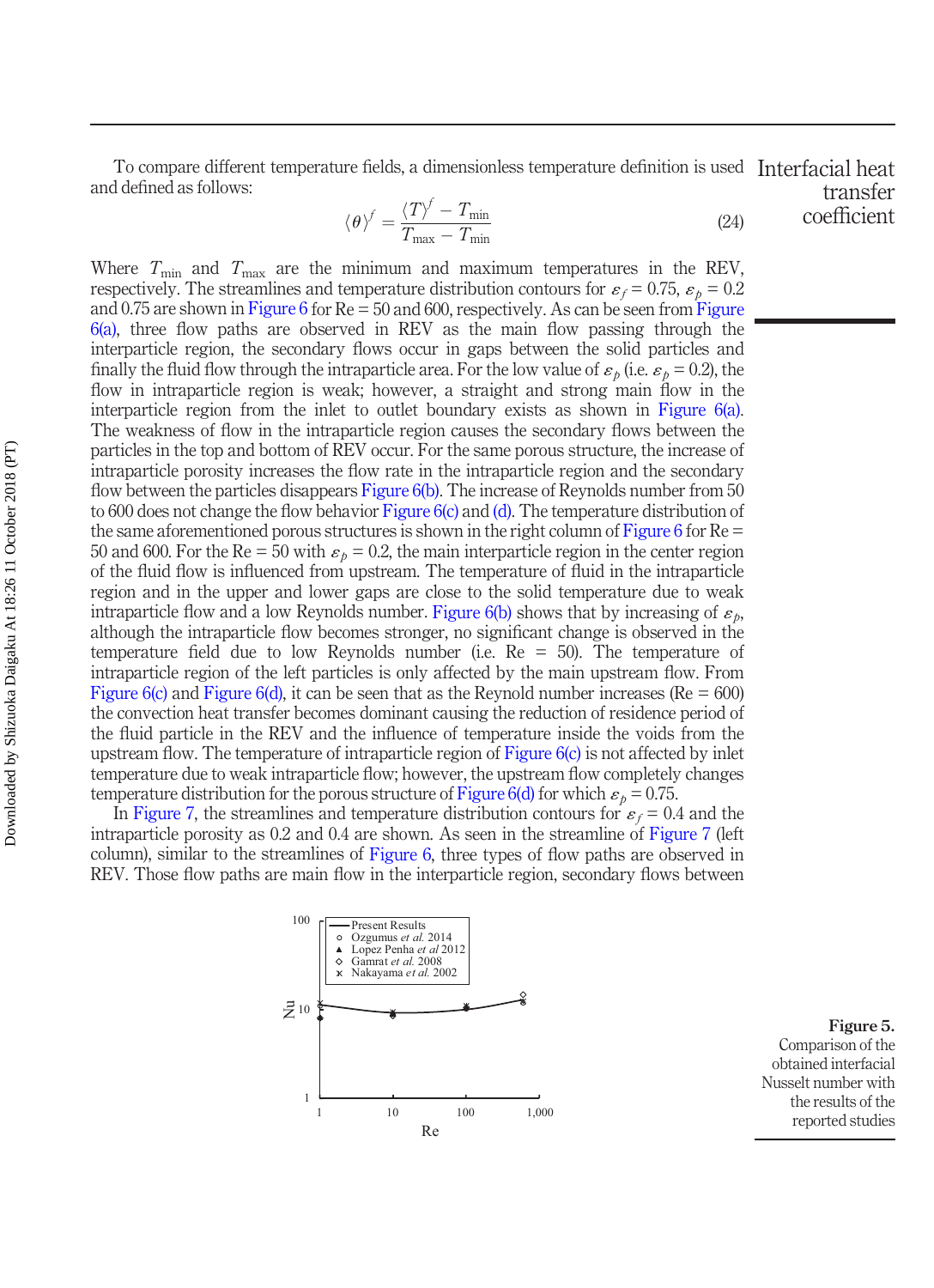

**Notes:** (a)  $ep = 0.2$ ,  $Re = 50$ ; (b)  $ep = 0.75$ ,  $Re = 50$ ; (c)  $\varepsilon p = 0.2$ ,  $Re = 600$ ; (d)  $\varepsilon p = 0.75$ ,  $Re = 600$ 

the particles and intraparticle flow inside the particles. The main differences between flow paths of [Figure 6](#page-12-0) and [7](#page-13-0) are:

- (1) The main flow enters more to the top and bottom gaps for  $Re = 50$ .
- (2) Number of secondary flows in the upper and lower gaps increases.

<span id="page-12-0"></span>Figure 6. The streamlines (on the left) and temperature contours (on the right) for dual scale porous media with  $\varepsilon_f = 0.75$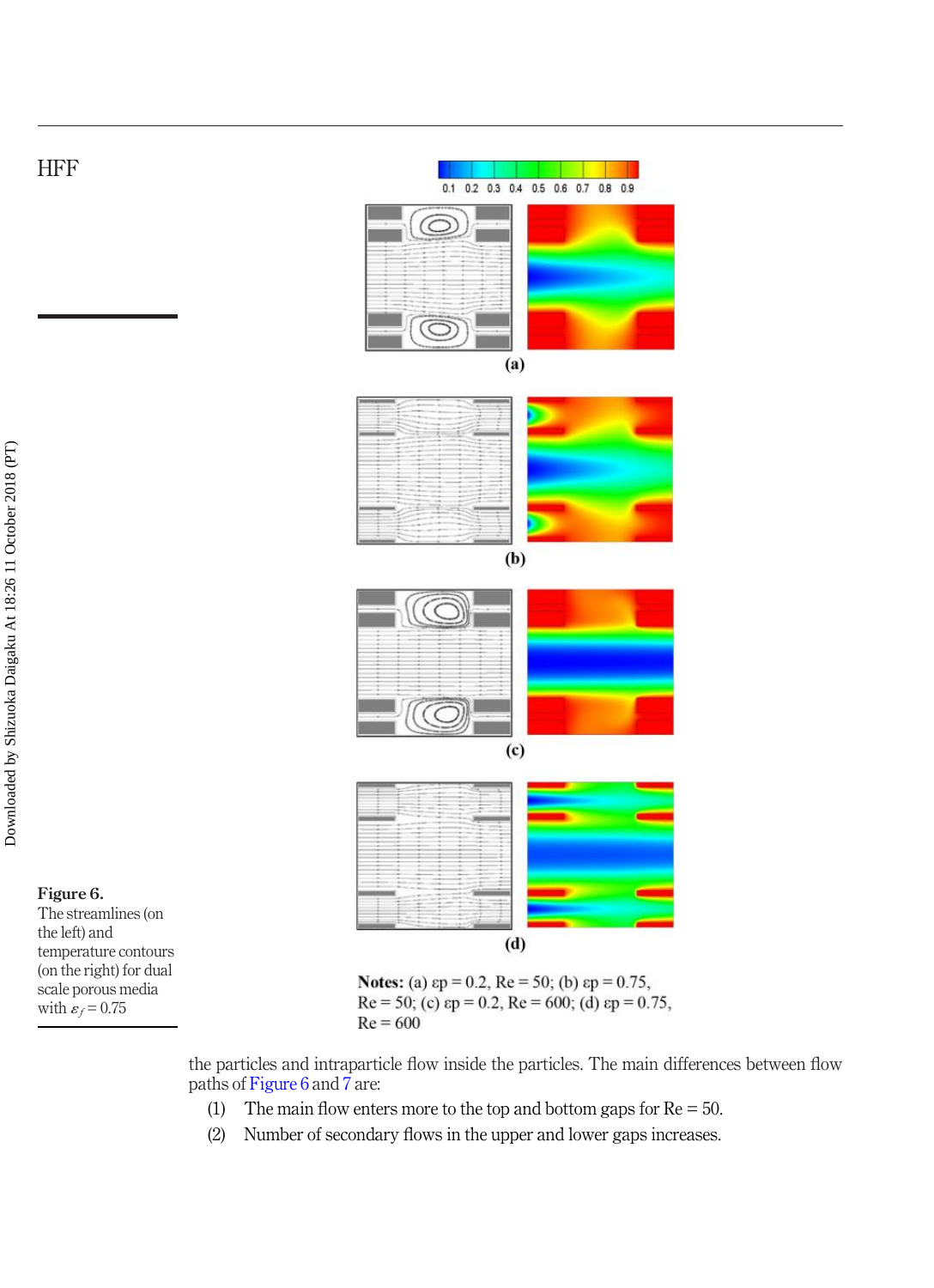The temperature distribution of [Figures 6](#page-12-0) and [7](#page-13-0) are almost the same. By reducing  $\varepsilon_f$  to 0.4, Interfacial heat the interface area of top and bottom gaps increases, while the volume of voids decreases. That is why most of the fluid intraparticle region of [Figure 7](#page-13-0) is more affected by the temperature of solid walls. transfer coefficient



**Notes:** (a)  $ep = 0.2$ ,  $Re = 50$ ; (b)  $ep = 0.4$ ,  $Re = 50$ ; (c)  $\varepsilon p = 0.2$ ,  $Re = 600$ ; (d)  $\varepsilon p = 0.4$ ,  $Re = 600$ 

<span id="page-13-0"></span>Figure 7. The streamlines (on the left) and temperature contours (on the right) for dual scale porous media with  $\varepsilon_f = 0.4$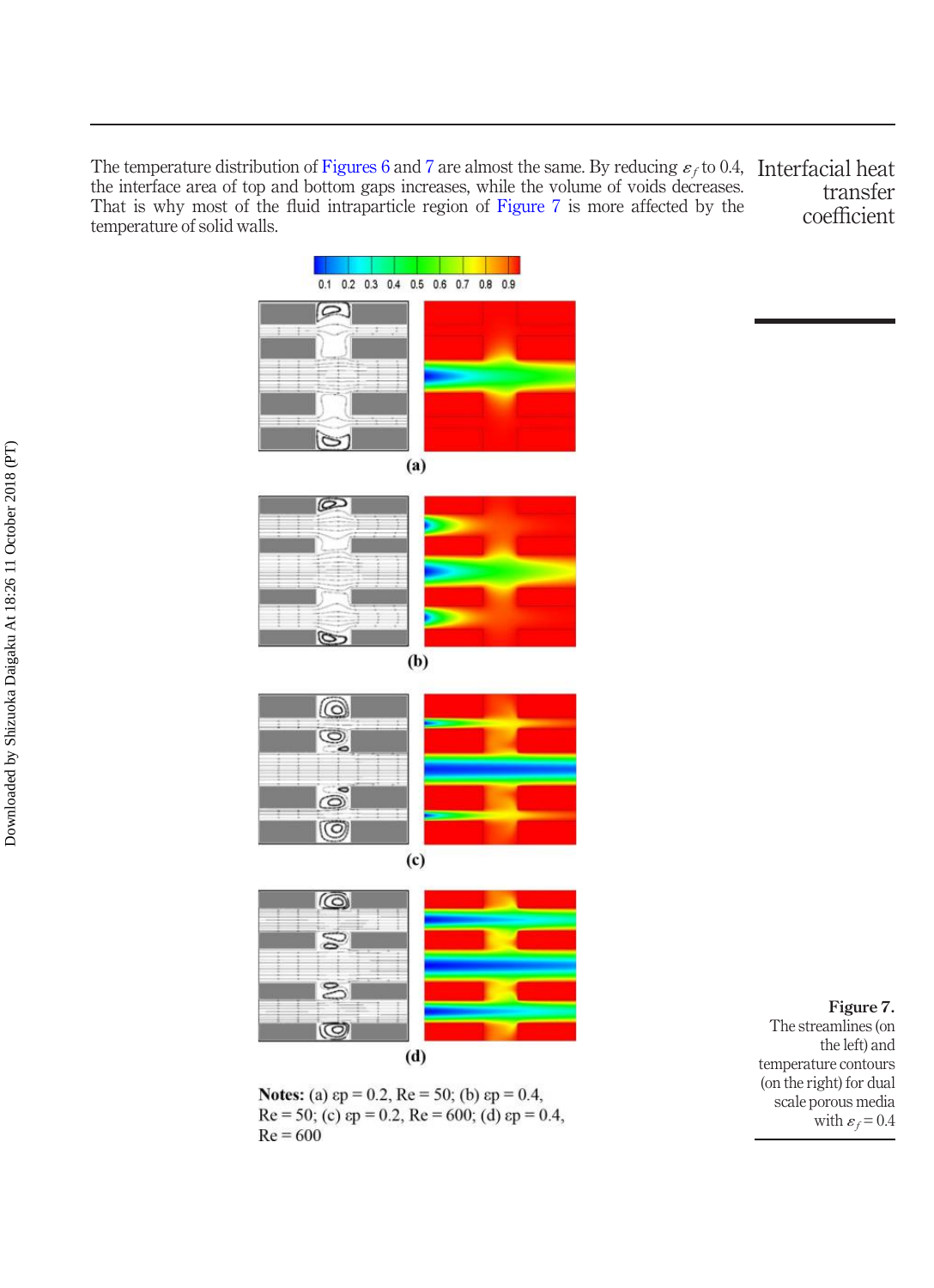The variation of the interfacial Nu with intraparticle porosity for different Re values and three interparticle porosity are shown in [Figure 8.](#page-14-0) As can be seen from the [Figure 8\(a\),](#page-14-0) the interfacial Nu number increases with  $\varepsilon_b$ . The rate of increase depends on Re number. For larger values of Re number (e.g.  $Re = 600$ ), the rate of increase is higher than smaller values of Re number (e.g. Re = 50). The increase of Nu with  $\varepsilon_p$  can be easily explained because the inactive region between particles in the upper and lower gaps are destroyed by flowing of fluid entering to the intraparticle region. [Figure 8\(b\)](#page-14-0) represents the interfacial Nu values for the interparticle porosity of 0.6 when  $\varepsilon_b$  changes between 0.2 and 0.6. For Re = 50, 100 and 250, the Nu values increase with the intraparticle porosity. This increase is also observed for Re = 450 and 600 up to  $\varepsilon_p = 0.4$ , but for the  $\varepsilon_p = 0.6$  a slight decrease in Nu value ascertained. In [Figure 8\(c\),](#page-14-0) the interparticle porosity is  $0.4$  while the intraparticle porosity



<span id="page-14-0"></span>Figure 8. The variation of Nu number with  $\varepsilon_p$  for different Re numbers a)  $\varepsilon_f = 0.75$ ; b)  $\varepsilon_f$  = 0.6; and c)  $\varepsilon_f = 0.4$ 

Downloaded by Shizuoka Daigaku At 18:26 11 October 2018 (PT) Downloaded by Shizuoka Daigaku At 18:26 11 October 2018 (PT)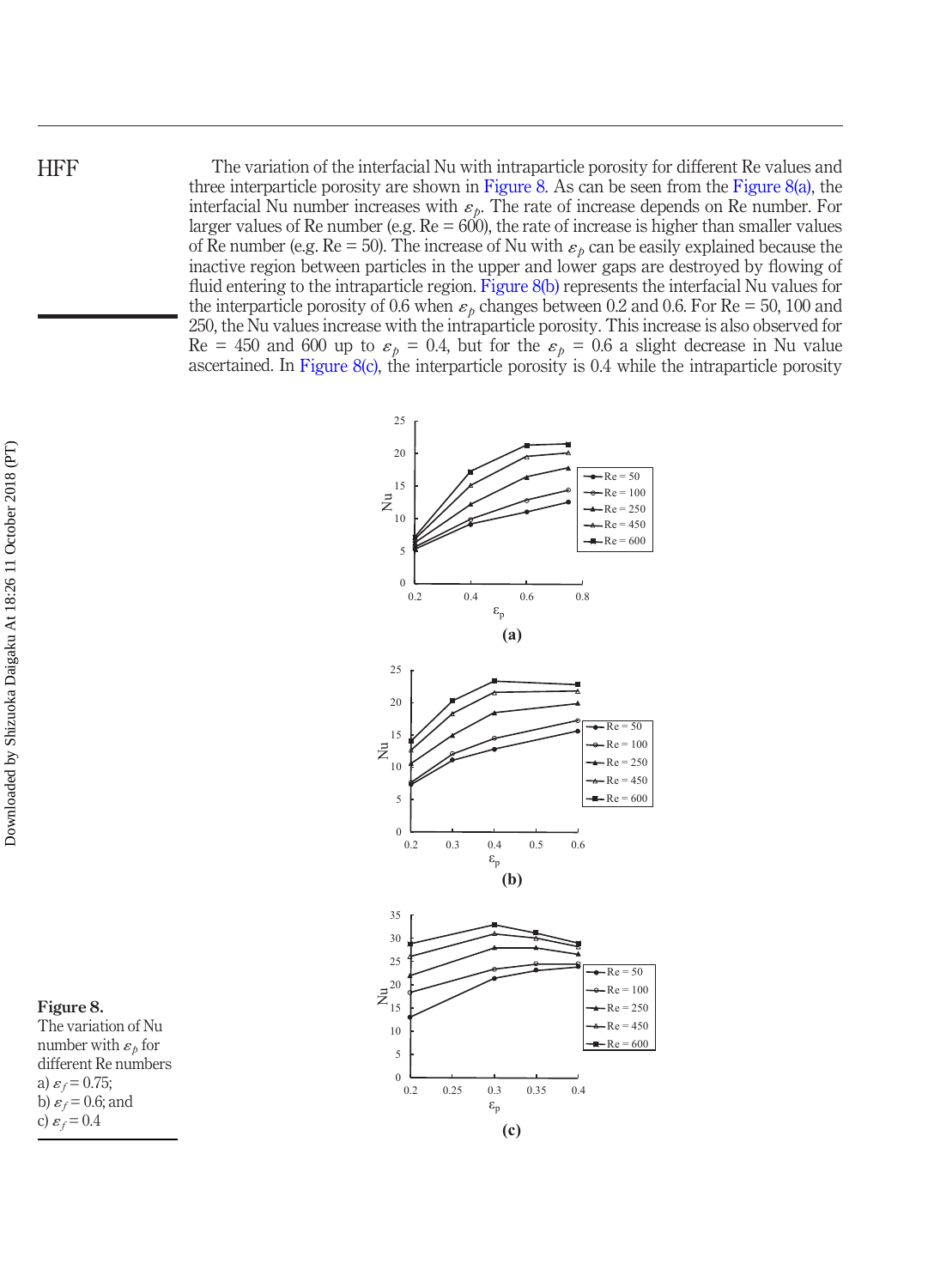again changes between 0.2 and 0.4. An increase of Nu number is observed for Re number of Interfacial heat 50 and 100 by an increase of  $\varepsilon_p$  from 0.2 to 0.3, however, for Re = 250, 450, 600 the decrease of Nu number is observed after  $\varepsilon_b = 0.3$ . The interfacial heat transfer coefficient is the ratio of heat transfer rate from the surface of the REV to  $(T_w - \langle T \rangle^f)$  [equation \(12\)](#page-6-0). By increasing of Re number, the temperature difference increases due to the strong convective flows in the main interparticle region and it causes a slight decrease in Nusselt number.

transfer coefficient

[Figure 9](#page-15-0) indicates the ratio of modified Nusselt number of dual scale porous media to Nu number of the corresponding (the same intraparticle porosity) mono-scale porous media. In [Figure 9,](#page-15-0)  $Nu_a$  represents Nusselt number of the mono-scaled porous media. As can be seen from [Figure 9\(a\)](#page-15-0), the ratio of Nu numbers for  $\varepsilon_b = 0.2$  are almost the same for all studied cases and are near unity. The rate of heat transfer enhancement increases by increasing the Reynolds number and intraparticle porosity due to destroying the secondary flows in the top



<span id="page-15-0"></span>Figure 9. The ratio of modified Nusselt number\* to Nu number of monoscale porosity porous media a)  $\varepsilon_f = 0.75$ ; b)  $\varepsilon_f$  = 0.6; and c)  $\varepsilon_f = 0.4$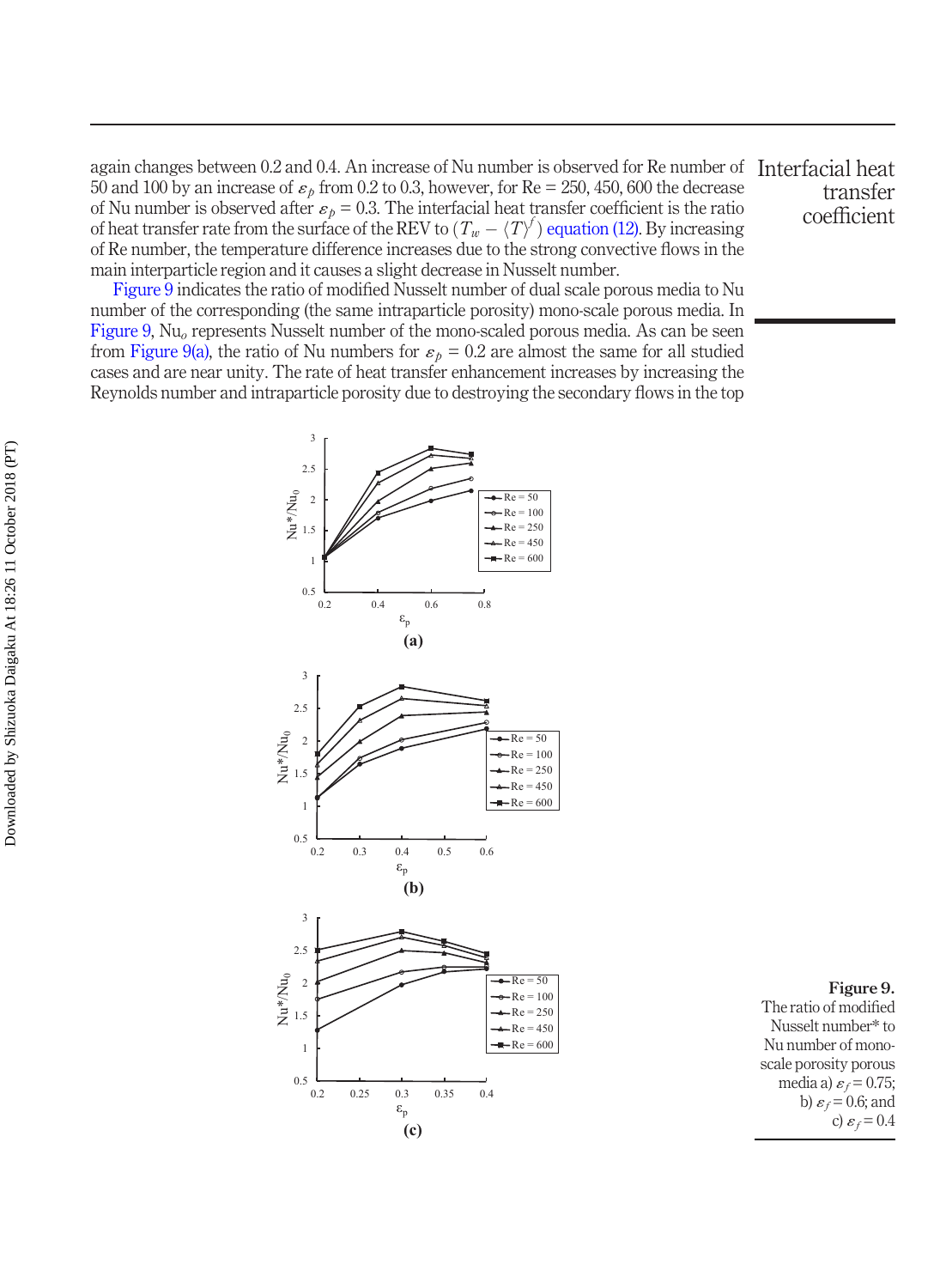and bottom gaps of the REV. It is clear that if the value of  $(Nu^*/Nu_o)$  is greater than 1, the enhancement of heat transfer exists. This enhancement for  $\varepsilon_b = 0.6$  reaches 200 per cent (or 3 times) which is very high value. For low values of the interparticle porosity =  $0.6$  ( $\varepsilon \neq 0.6$ ) and  $\varepsilon_f$  = 0.4, [Figures 9\(b\)](#page-15-0) and [\(c\)\)](#page-15-0), the significant of the intraparticle porosity increases when  $\varepsilon_p$  < 0.4. For the low values of intraparticle porosity as  $\varepsilon_p$  = 0.2, the rate of heat transfer enhancement considerably changes with Reynolds number. The interesting point of [Figures 9 \(b\)](#page-15-0) and [\(c\)](#page-15-0) is that the rate of heat transfer enhancement reduces by intraparticle porosity after  $\varepsilon_b = 0.3$  for high Reynolds number. [Figure 9](#page-15-0) shows that the rate of heat transfer increases with an increase of intraparticle porosity for the low values of Re number (i.e.  $Re = 50$ ). However, for high values or Re number (i.e.  $Re = 600$ ), there is an optimum value for intraparticle porosity in which maximum heat transfer enhancement occurs. For the considered problem, it seems that for  $\varepsilon_f = 0.4$  and  $\varepsilon_f = 0.6$ , the maximum heat transfer enhancement occurs around  $\varepsilon_p = 0.3$  (around 300 per cent) for Re = 600, 450 and 250. However, for  $\varepsilon_f = 0.75$ , the maximum heat transfer enhancement is observed at  $\varepsilon_b = 0.6$  for Re = 600 and 450. The enhancement of heat transfer with dual scale porous media seems very ac\attractive compared with other passive heat transfer enhancement methods (such as [Manca](#page-18-9) et al., 2011, [Kalidasan](#page-18-10) et al., 2018, Pop [et al.,](#page-18-11) 2017).

[Figure 10](#page-17-0) is prepared to show the change of overall heat transfer enhancement with Re, inter and intraparticle porosity. The comparison of the ratio of heat transfer enhancement and the increase of pressure drop between a dual scale and mono-scale porous media with governing parameters are presented. The  $(Nu^*Nu_o)/(f/f_o)$  ratio of shows the change of overall performance of heat transfer in a porous medium by using intraparticle voids. As intraparticle channels are provided inside the particles, heat transfer considerably increases; however; the pressure drop through the porous media does not change or only a comparatively smaller increase exists. For instance, a porous medium with  $\varepsilon_p = 0.4$ , the opening of channel with an intrinsic porosity of  $\varepsilon_b = 0.4$  can enhance heat transfer by 300 per cent with almost no change of pressure drop. [Figure 10](#page-17-0) also shows that the overall performance of heat transfer enhancement depends on Reynolds number and intraparticle size. By increasing the Reynolds number and intraparticle porosity, the overall performance of heat transfer enhancement increases for the studies range of the governing parameters.

#### 6. Conclusion

Fluid flow and heat transfer in a dual scale two-dimensional porous media consisting of square rods were investigated, numerically. The continuity, Navier–Stokes and energy equations both for intra and interparticle pores and entire REV of dual scale porous media were solved. The present study revealed that the intraparticle porosity plays an important role in heat transfer through a dual scale porous medium. Based on the obtained results and the performed discussion, following observations can be concluded:

- (1) Heat transfer rate in a porous media increases with the inserting pores in the particle in the flow direction. The enhancement of heat transfer by inserting intraparticle pores is very interesting and attain to 300 per cent if it is compared with the mono-scale porous media.
- (2) The rate of increase of heat transfer rate by inserting intraparticle pores depends on Reynolds number and intraparticle porosity. Generally, for low values of intraparticle porosity (such as  $\varepsilon_b = 0.2$ ) heat transfer rate increases with Re number and intraparticle porosity. However, for large values of intraparticle porosity (such as  $\varepsilon_b = 0.4$ ) the heat transfer enhancement may slightly decrease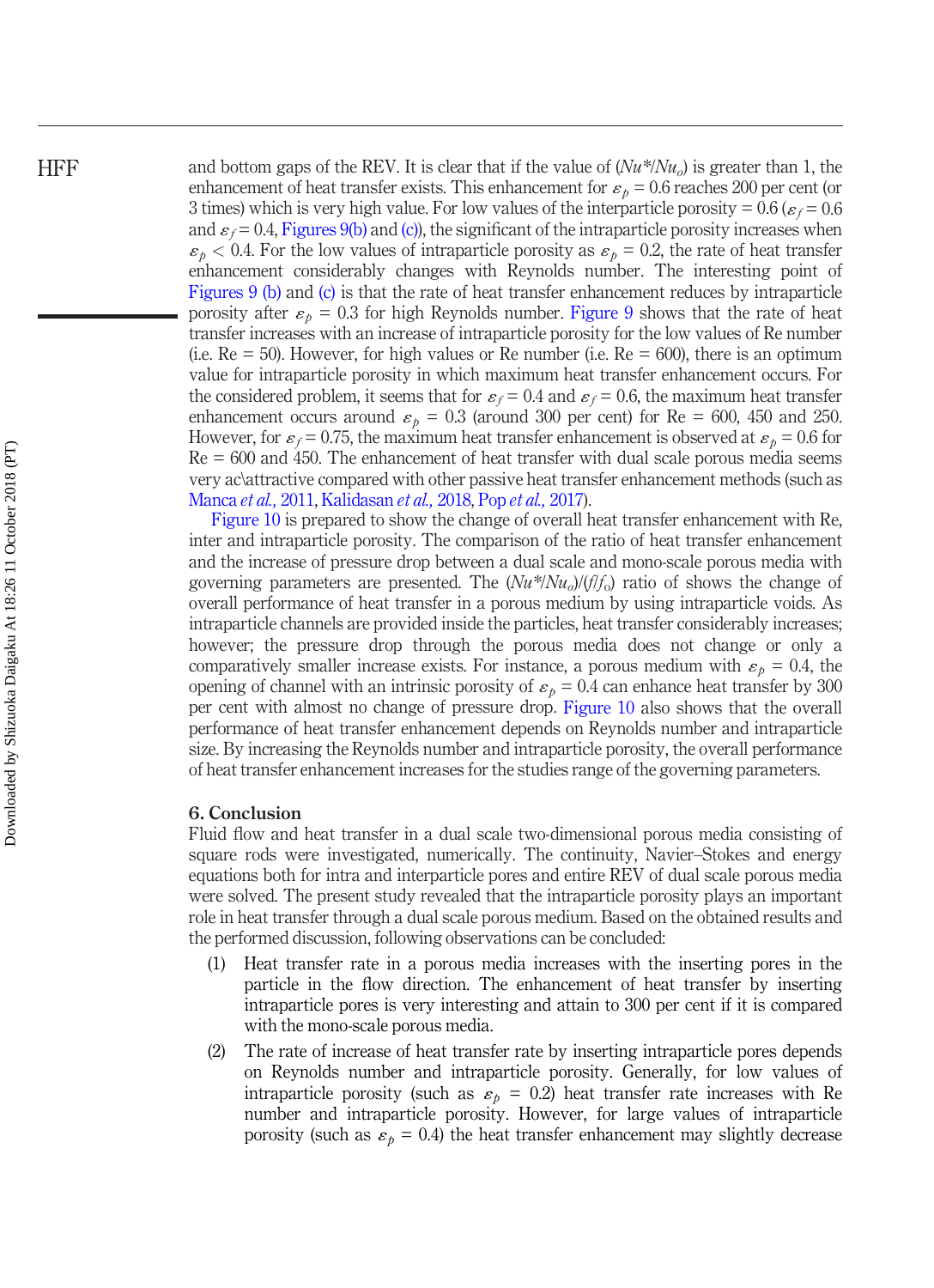

Interfacial heat transfer coefficient

<span id="page-17-0"></span>

with the increase of intraparticle porosity. The rate of decrease depends on the interparticle porosity and Reynolds number.

- (3) For the porous media with low values of interparticle porosity (i.e.  $\varepsilon_f = 0.4$ ), an optimum intraparticle porosity exists for which the highest heat transfer enhancement can be achieved. This value was found around 0.3 ( $\varepsilon_p = 0.3$ ) when the interparticle porosity is 0.4 (i.e.  $\varepsilon_f = 0.4$ ).
- (4) The overall performance of heat transfer enhancement by providing interparticle pores in the flow direction in particles is high, particularly for porous media with low values of interparticle porosity (i.e.  $\varepsilon_f = 0.4$ ). Heat transfer can be enhanced by 300 per cent without changing of pressure drop if proper intraparticle pores in flow direction are provided.